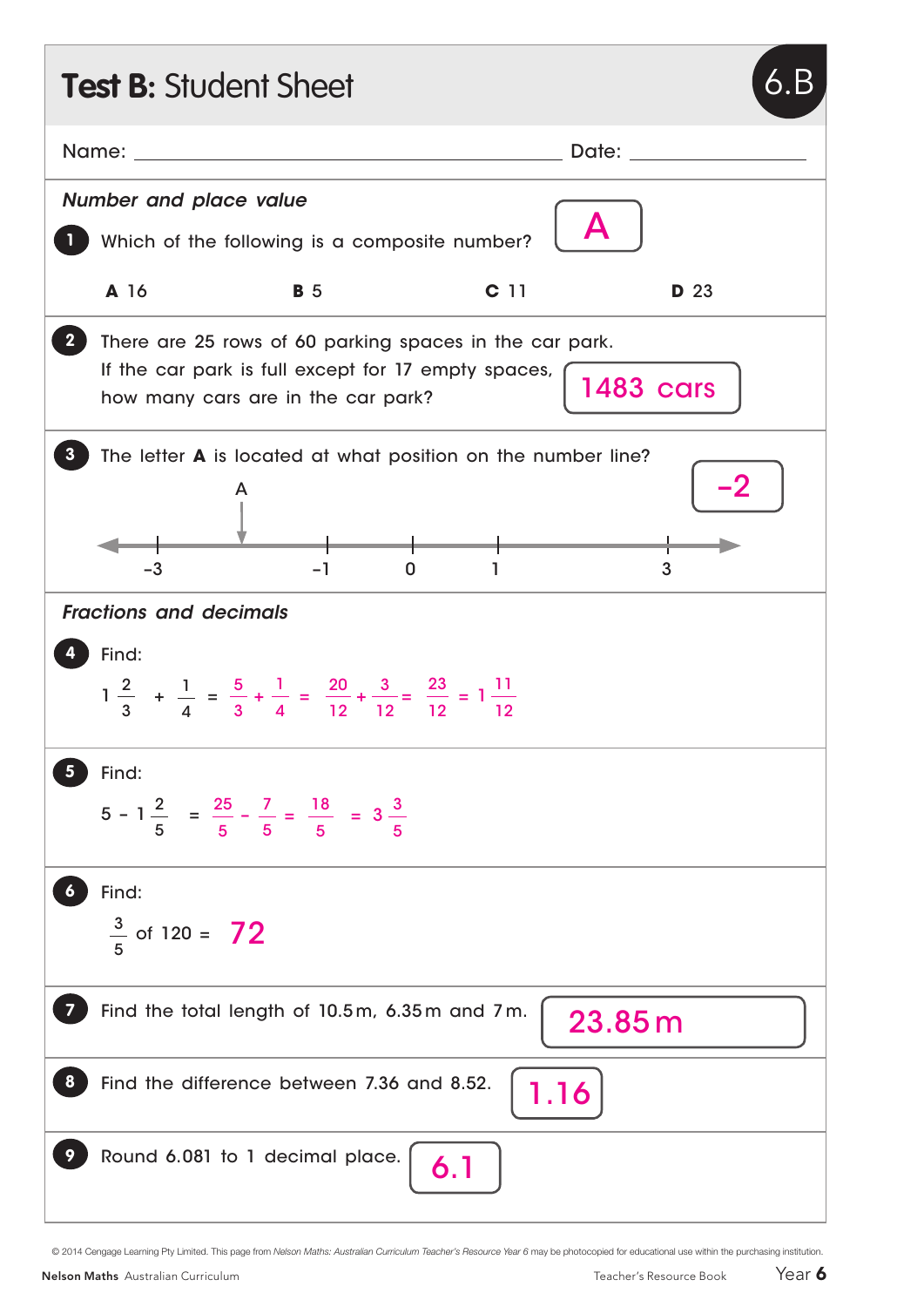| 6.B<br><b>Test B: Student Sheet</b>                                                                                                                                          |                                     |                                         |                  |         |  |  |  |
|------------------------------------------------------------------------------------------------------------------------------------------------------------------------------|-------------------------------------|-----------------------------------------|------------------|---------|--|--|--|
| $\boxed{10}$                                                                                                                                                                 | Find:<br>31.44<br>$7.86 \times 4 =$ |                                         |                  |         |  |  |  |
| $\mathbf{u}$                                                                                                                                                                 | Find:<br>35.25<br>$282 \div 8 =$    |                                         |                  |         |  |  |  |
| 12 <sup>°</sup>                                                                                                                                                              | $92.117 \times 1000 =$              |                                         |                  |         |  |  |  |
|                                                                                                                                                                              | A 9.2117                            | <b>B</b> 921.17                         | C 9211.7         | D 92117 |  |  |  |
| 13                                                                                                                                                                           | $47.61 \div 100 =$                  |                                         |                  |         |  |  |  |
|                                                                                                                                                                              | A 0.04761                           | <b>B</b> 0.4761                         | $C$ 4.761        | D 476.1 |  |  |  |
| 14                                                                                                                                                                           |                                     | The shaded part of the grid represents: | $\%$<br>40       |         |  |  |  |
| 15                                                                                                                                                                           | $\frac{2}{x}$ =<br>5                |                                         |                  |         |  |  |  |
|                                                                                                                                                                              | A 5%                                | <b>B</b> 20%                            | C <sub>25%</sub> | D 40%   |  |  |  |
| Money and financial mathematics<br>A hat is on sale. It costs \$35 at full price, but is<br>16 <sup>1</sup><br>\$26.25<br>marked 25% off. What is the sale price of the hat? |                                     |                                         |                  |         |  |  |  |

<sup>© 2014</sup> Cengage Learning Pty Limited. This page from *Nelson Maths: Australian Curriculum Teacher's Resource Year 6* may be photocopied for educational use within the purchasing institution.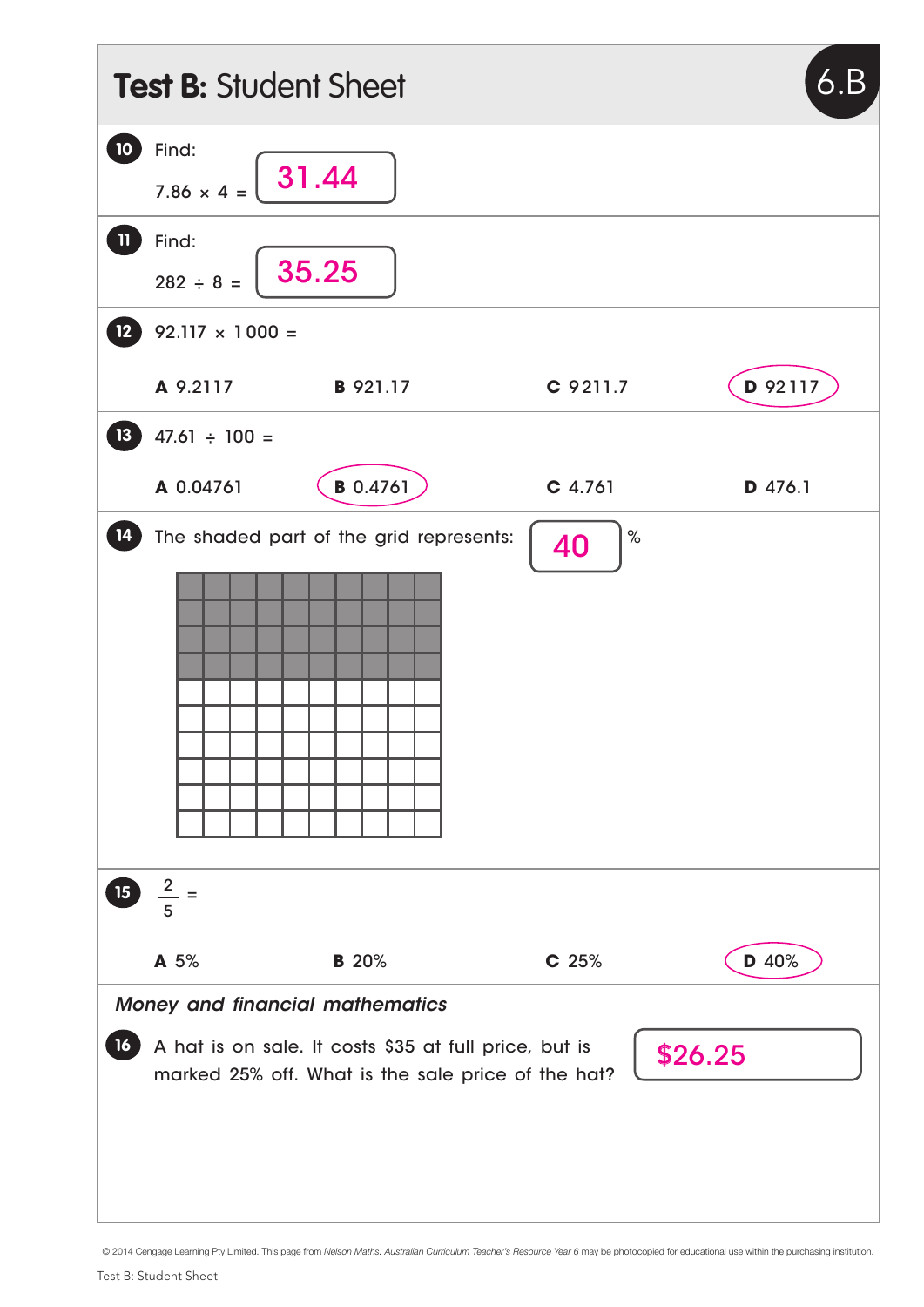

© 2014 Cengage Learning Pty Limited. This page from *Nelson Maths: Australian Curriculum Teacher's Resource Year 6* may be photocopied for educational use within the purchasing institution.